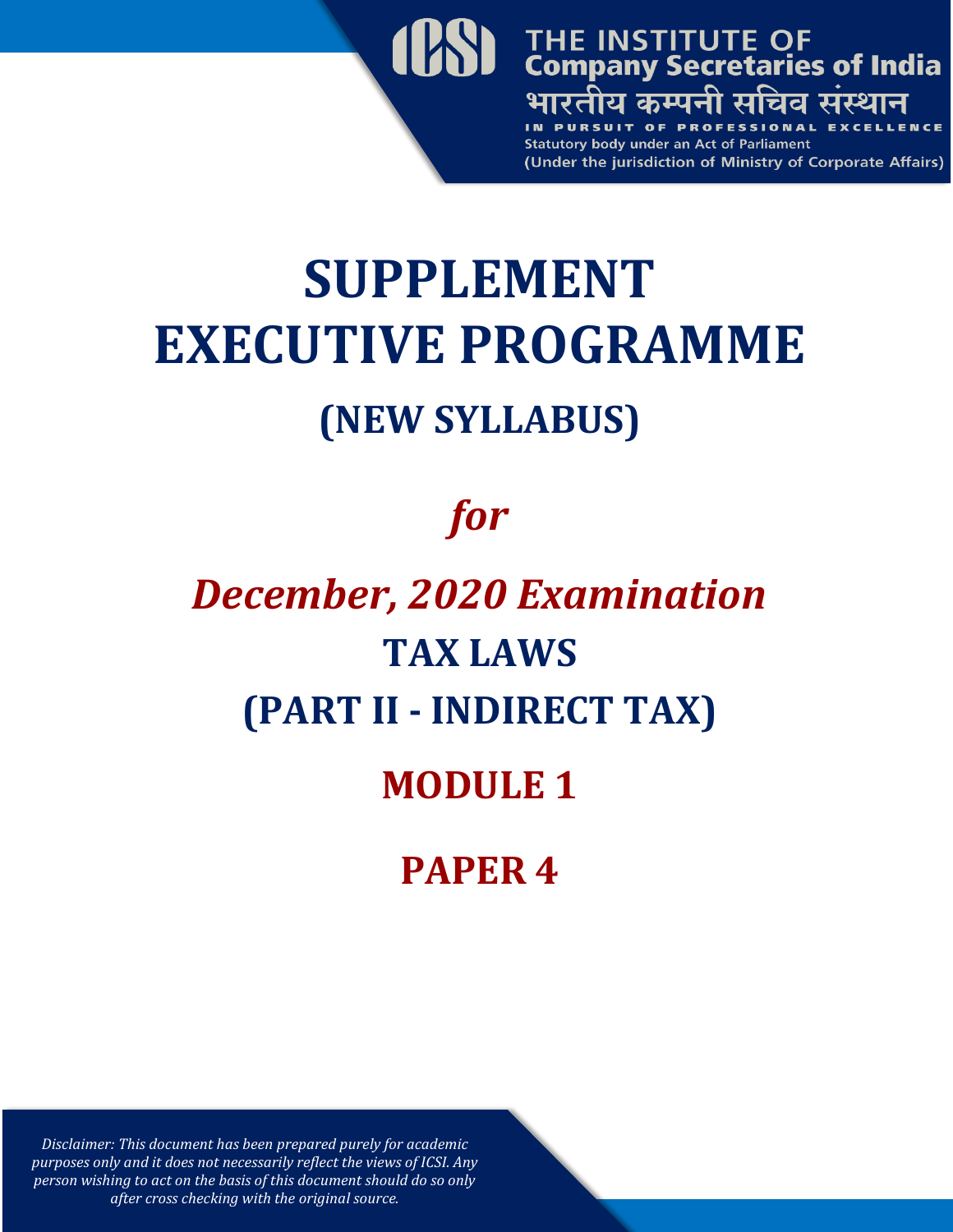#### **EXECUTIVE PROGRAMME**

### **(NEW SYLLABUS)**

#### **SUPPLEMENT**

#### **FOR**

### **TAX LAWS (Part II - Indirect Tax)**

#### **(Relevant for Students appearing in December, 2020 Examination)**

#### **MODULE 1- PAPER 4**

Students appearing in December, 2020 Examination shall note the following:

1. For Direct taxes, Finance Act, 2019 is applicable.

2. Applicable Assessment year is 2020-21 (Previous Year 2019-20).

3. For Indirect Taxes: Goods and Services Tax 'GST' & Customs Law is applicable for Executive Programme (New Syllabus)

Students are also required to update themselves on all the relevant Rules, Notifications, Circulars, Clarifications, etc. issued by the CBDT, CBIC & Central Government, on or before six months prior to the date of the examination.

**Note: The latest updated Study Material is available at ICSI website weblink:** *<https://www.icsi.edu/studymaterialnewsyllabusexe2017/>*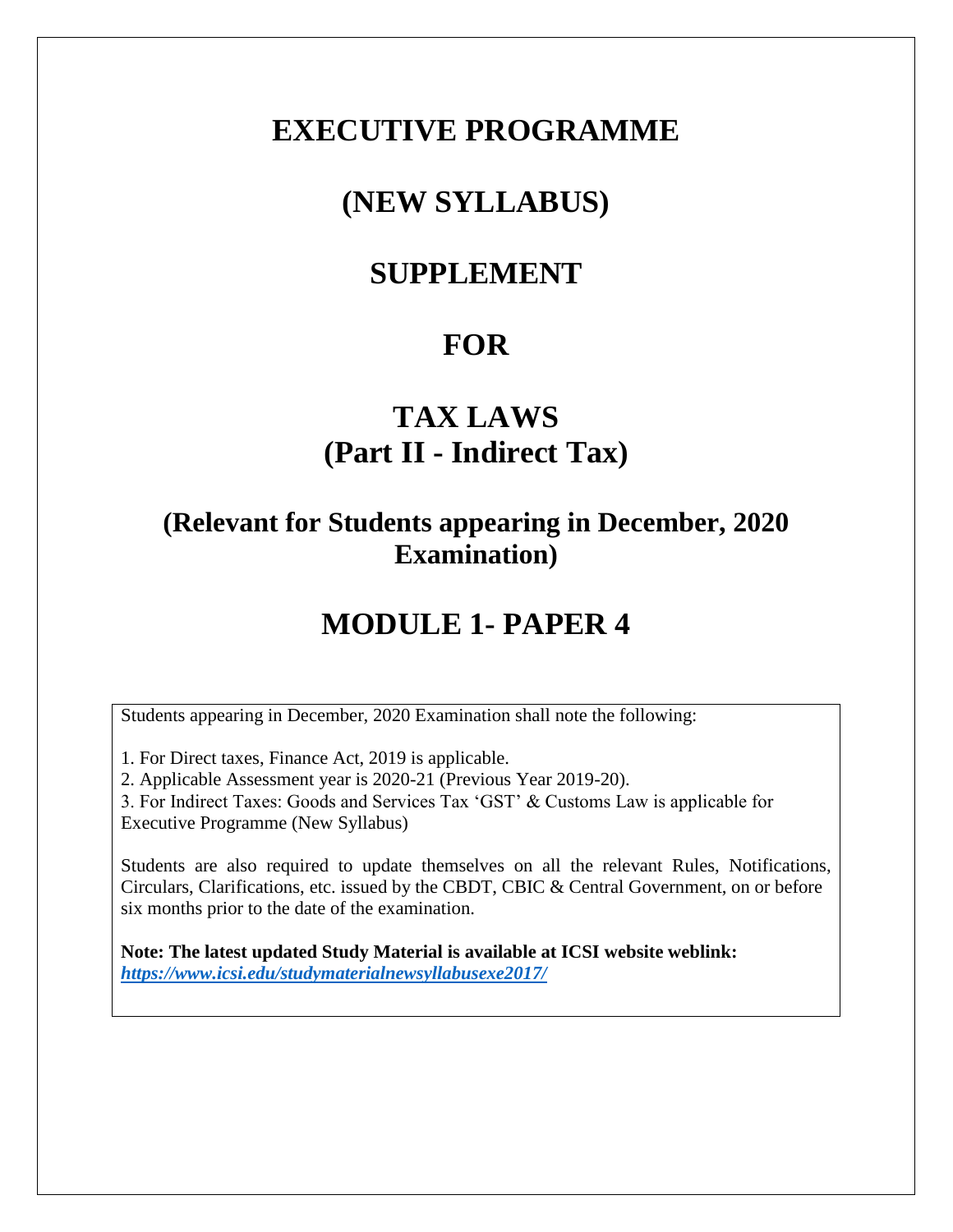| No.<br><b>Lesson</b>                                    | and   Particulars of Change                                                                                                                                                                                              |
|---------------------------------------------------------|--------------------------------------------------------------------------------------------------------------------------------------------------------------------------------------------------------------------------|
| <b>Name</b>                                             | Destination based Tax is the tax based on destination or consumption of the<br>goods or services. It is different from Origin based taxation because Origin<br>based tax is levied where goods or services are produced. |
| <b>Lesson 12</b>                                        |                                                                                                                                                                                                                          |
| <b>Basics of Goods and</b><br><b>Services Tax 'GST'</b> | <b>CALCULATION OF GST</b>                                                                                                                                                                                                |
|                                                         | GST can be calculated simply by multiplying the Taxable amount by GST<br>rate. If CGST & SGST/UTGST is to be applied then CGST and SGST both<br>amounts are half of the total GST amount.                                |
|                                                         | Goods and Services Tax = Taxable Amount x GST Rate                                                                                                                                                                       |
|                                                         | If you have the amount which is already including the GST then you can<br>calculate the GST excluding amount by below formula                                                                                            |
|                                                         | GST excluding amount = GST including amount/ $(1 + GST$ rate/100)                                                                                                                                                        |
|                                                         | For example, GST including amount of a product in UP is Rs. 1180 and GST<br>rate is 18%.                                                                                                                                 |
|                                                         | GST excluding amount = $1180/(1+18/100) = 1180/1.18 = 1000$<br>GST is calculated on the transaction amount and not on the MRP.<br>So, GST is Rs. 180; SGST is Rs. 90 and CGST is Rs. 90.                                 |
|                                                         | As per Schedule I, in the following four cases, activities made<br>without consideration will be treated as supply under section 7<br>of the CGST Act:                                                                   |
|                                                         | (1) Permanent transfer or disposal of business assets where input tax<br>credit has been availed on such assets. [Para 1. of Schedule I]:                                                                                |
|                                                         | In order to qualify as supply under this para, following<br>conditions need to be satisfied:                                                                                                                             |
|                                                         | There must be a disposal or transfer of business assets.<br>$\bullet$                                                                                                                                                    |
|                                                         | Transfer/disposal must be permanent.                                                                                                                                                                                     |
|                                                         | ITC must have been availed[ on such business assets.                                                                                                                                                                     |
|                                                         | (2) Supply of goods or services or both between related persons or between                                                                                                                                               |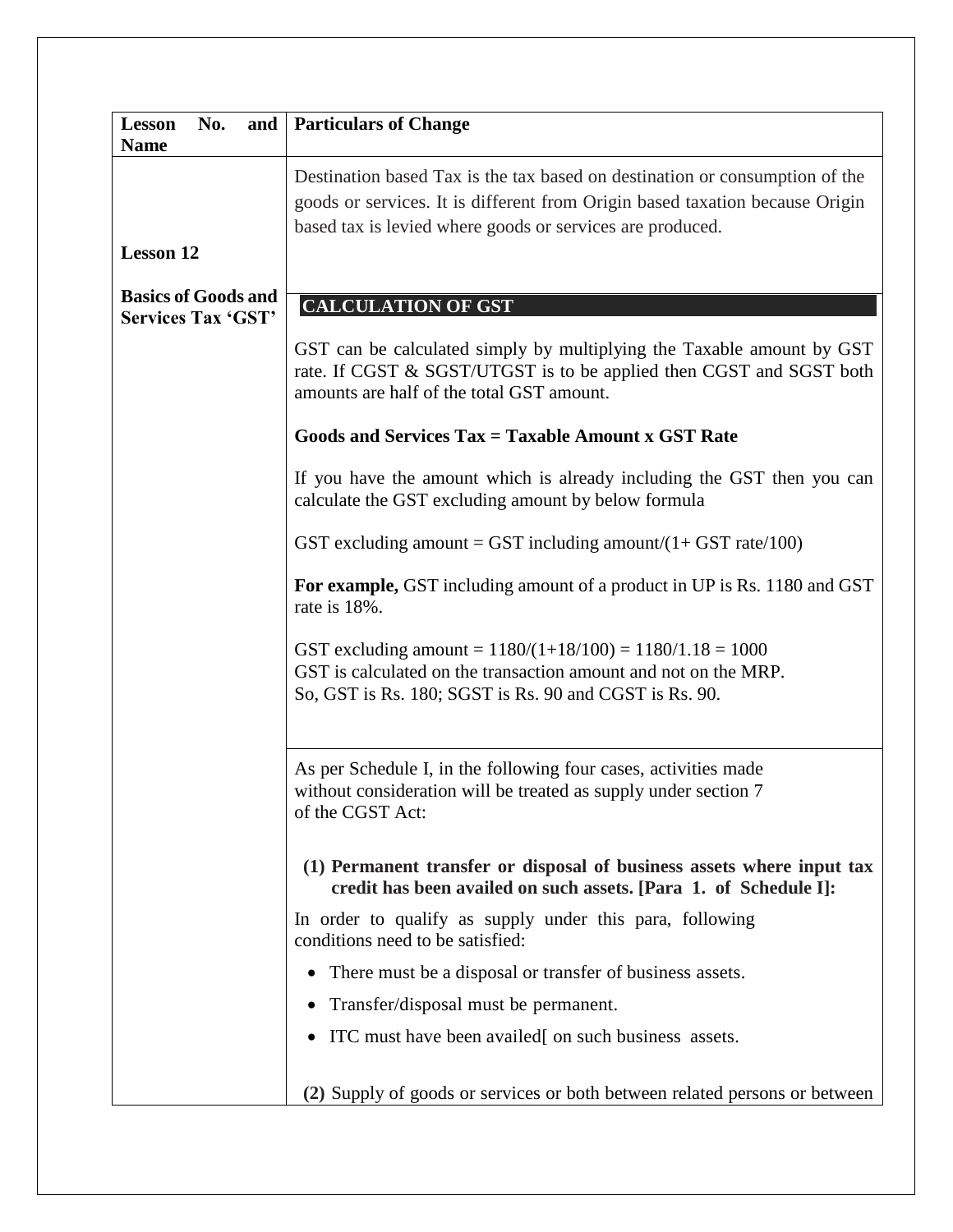| distinct persons as specified in section 25 [Para 2. of Schedule I]:                                                                                                                                                                                                                                                                                                                                                                                                                                                                                                                                                                                                                                        |
|-------------------------------------------------------------------------------------------------------------------------------------------------------------------------------------------------------------------------------------------------------------------------------------------------------------------------------------------------------------------------------------------------------------------------------------------------------------------------------------------------------------------------------------------------------------------------------------------------------------------------------------------------------------------------------------------------------------|
| The deemed supplies covered in this paragraph are based on a<br>relationship between the supplier and recipient. The relationship<br>covered under this paragraph as related persons defined by way of<br>an explanation to Section 15 and distinct persons in terms of Section<br>$25(4)$ and $25(5)$ of the Act.                                                                                                                                                                                                                                                                                                                                                                                          |
| <b>Meaning of Related Person:</b>                                                                                                                                                                                                                                                                                                                                                                                                                                                                                                                                                                                                                                                                           |
| Persons including legal person are deemed as related persons if<br>1. Such persons are officers/directors of one another's business Such<br>persons are legally recognised partners<br>2. Such persons are employer & employee<br>A third person controls/ owns/ holds (directly/ indirectly) $\geq$ 25% voting<br>3.<br>stock/shares of both of them<br>4. One of them controls (directly/indirectly) the other<br>5. A third person controls (directly/indirectly) both of them<br>Such persons together control (directly/indirectly) a third person<br>6.<br>7. Such persons are members of the same family<br>One of them is the sole agent/sole distributor/sole concessionaire of the<br>8.<br>other |
| <b>Meaning of Distinct Person [Section 25]</b>                                                                                                                                                                                                                                                                                                                                                                                                                                                                                                                                                                                                                                                              |
| Section 25(4) of the CGST Act: A person who has obtained/is required to<br>obtain more than one registration, whether in one State/Union territory or more<br>than one State/Union territory shall, in respect of each such registration, be<br>treated as <b>distinct</b> persons                                                                                                                                                                                                                                                                                                                                                                                                                          |
| Section 25(5) of the CGST Act: Where a person who has obtained or is<br>required to obtain registration in a State or Union territory in respect of an<br>establishment, has an establishment in another State or Union territory, then<br>such establishments shall be treated as <b>establishments of distinct persons</b>                                                                                                                                                                                                                                                                                                                                                                                |
| It may also be noted that a gift need not always be in terms of goods. A service<br>can also constitute a gift, such as gift vouchers for a beauty treatment.                                                                                                                                                                                                                                                                                                                                                                                                                                                                                                                                               |
| Question which arises that is on what value will the GST liability be calculated<br>in case the gift amount exceeds Rs.50,000/-. Although it is not expressly<br>mentioned in the GST Act. But a reasonable construction can be drawn that<br>GST shall be levied on the whole amount in case the gift amount exceeds Rs.<br>$50,000/$ -.                                                                                                                                                                                                                                                                                                                                                                   |
| $(3)$ Principal – Agent [Para 3. of Schedule I]:                                                                                                                                                                                                                                                                                                                                                                                                                                                                                                                                                                                                                                                            |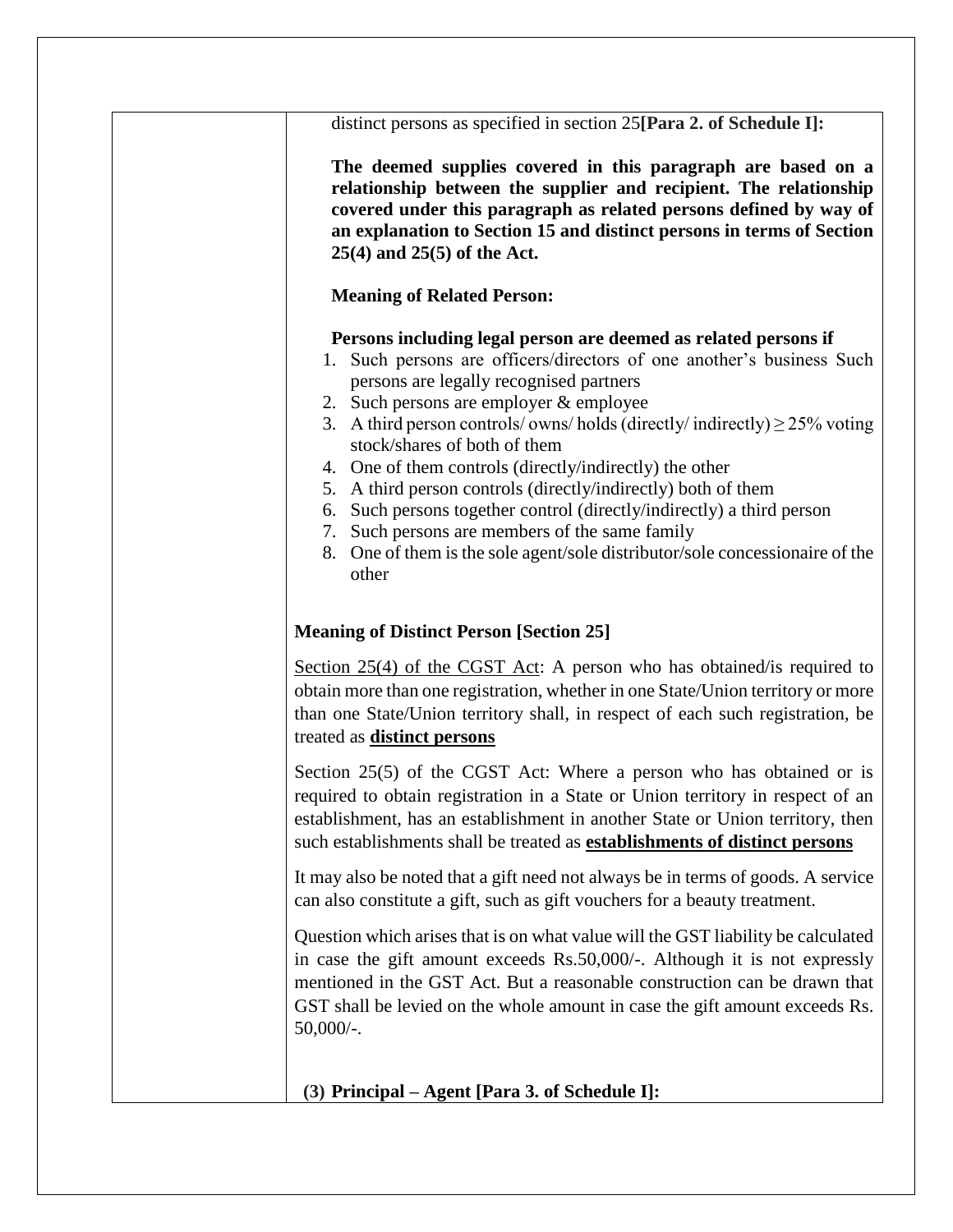Supply of goods by a principal to his agent and vice-versa, without consideration, where the agent undertakes to supply such goods on behalf of the principal and vice-versa, is considered as supply.

CBIC has clarified by way of **Circular No. 57/31/2018-GST**

#### **Scope of Principal-agent relationship in the context of Schedule I of the CGST Act**

Example 1:

Mr. A appoints Mr. B to procure certain goods from the market. Mr. B identifies various suppliers who can provide the goods as desired by Mr. A, and asks the supplier (Mr. C) to send the goods and issue the invoice directly to Mr. A. In this scenario, Mr. B is only acting as the PROCUREMENT AGENT, and has in no way involved himself in the supply or receipt of the goods. Hence, in accordance with the provisions of this Act, Mr. B is not an agent of Mr. A for supply of goods in terms of Schedule I.

Example 2:

M/s XYZ, a banking company, appoints Mr. B (auctioneer) to auction certain goods. The auctioneer arranges for the auction and identifies the potential bidders.

The highest bid is accepted and the goods are sold to the highest bidder by M/s XYZ. The invoice for the supply of the goods is issued by M/s XYZ to the successful bidder.

In this scenario, the auctioneer is merely providing the auctioneering services with no role played in the supply of the goods. Even in this scenario, **B is not an agent** of M/s XYZ for the supply of goods in terms of Para 3. of Schedule I

Example 3:

Mr. A, an artist, appoints Mr. B (auctioneer) to auction his painting. Mr. B arranges for the auction and identifies the potential bidders. The highest bid is accepted and the painting is sold to the highest bidder. The invoice for the supply of the painting is issued by Mr. B on the behalf of Mr. A but in his own name and the painting is delivered to the successful bidder. In this scenario, Mr. B is not merely providing auctioneering services, but is also supplying the painting on behalf of Mr. A to the bidder, and has the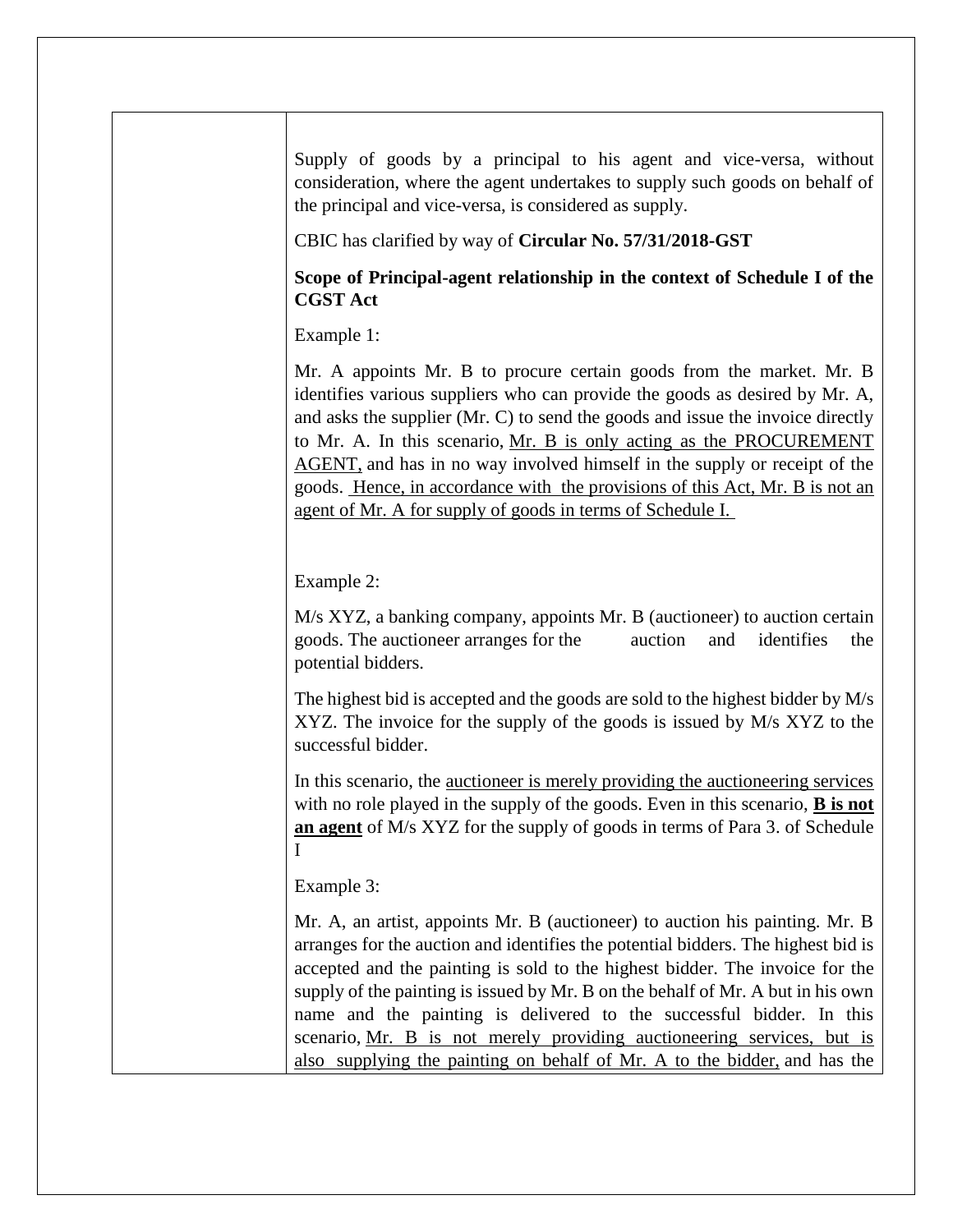|                                                                   | authority to transfer the title of the painting on behalf of Mr. A. This scenario<br>is covered under Schedule I.                                                                                                                                                                                                                                                                                                                                                                                                                                                    |
|-------------------------------------------------------------------|----------------------------------------------------------------------------------------------------------------------------------------------------------------------------------------------------------------------------------------------------------------------------------------------------------------------------------------------------------------------------------------------------------------------------------------------------------------------------------------------------------------------------------------------------------------------|
|                                                                   | Import of Services [Para 4 of Schedule I]                                                                                                                                                                                                                                                                                                                                                                                                                                                                                                                            |
|                                                                   | Import of services by a person from a related person or from his establishments<br>located outside India, without consideration, in the course or furtherance of<br>business shall be treated as "supply".                                                                                                                                                                                                                                                                                                                                                           |
|                                                                   | <b>CONCEPT OF SUPPLY</b>                                                                                                                                                                                                                                                                                                                                                                                                                                                                                                                                             |
| <b>Lesson 13</b><br>Concept<br>of                                 | Supply means to make something available to someone who needs it. The<br>Taxable event under GST is Supply of Goods or Services or both for<br>Consideration. Various taxable events in pre-GST regime such as purchase,<br>sale, manufacturing, service, entry tax etc. have been subsumed in Supply.<br>Supply includes Sales, barter transfer, exchange, license, rental, lease and<br>Time, disposal. If a person undertakes any of these transactions during the course or<br>Value and Place of furtherance of business for consideration It is Called Supply. |
| <b>Taxable Supply</b>                                             |                                                                                                                                                                                                                                                                                                                                                                                                                                                                                                                                                                      |
|                                                                   | The Scope of supply has been given under Section 7 of the CGST Act,<br>2017. Taxable event means an event or situation which gives rise to tax<br>liability.                                                                                                                                                                                                                                                                                                                                                                                                         |
|                                                                   | Time of supply signifies the point of levy and value of supply determines<br>value on which GST is payable                                                                                                                                                                                                                                                                                                                                                                                                                                                           |
| <b>Lesson 14</b><br><b>Computation of GST</b><br><b>Liability</b> | GST Council in its 38th Meeting on 18th December 2019 has further restricted<br>ITC for invoices which have not been uploaded by suppliers to 10% of eligible<br>Input Tax Credit and credit available in respect of invoices or debit notes reflected in FORM GSTR-<br>2A.                                                                                                                                                                                                                                                                                          |
|                                                                   | <b>Illustration 3:</b>                                                                                                                                                                                                                                                                                                                                                                                                                                                                                                                                               |
|                                                                   | Mrs. B has availed supply of goods from a supplier registered under the<br>Composition Levy Scheme. Can She avail ITC?                                                                                                                                                                                                                                                                                                                                                                                                                                               |
|                                                                   | (a) Yes, as long as She has paid the Invoice                                                                                                                                                                                                                                                                                                                                                                                                                                                                                                                         |
|                                                                   | (b) No, as the Supplier can't issue a tax invoice to her or collect tax from her<br>(c) Yes, as long as the supplier has paid the composition levy scheme taxes $\omega$<br>$2\%/5\%/1\%$ , as may be applicable                                                                                                                                                                                                                                                                                                                                                     |
|                                                                   | (d) None of the above                                                                                                                                                                                                                                                                                                                                                                                                                                                                                                                                                |
|                                                                   |                                                                                                                                                                                                                                                                                                                                                                                                                                                                                                                                                                      |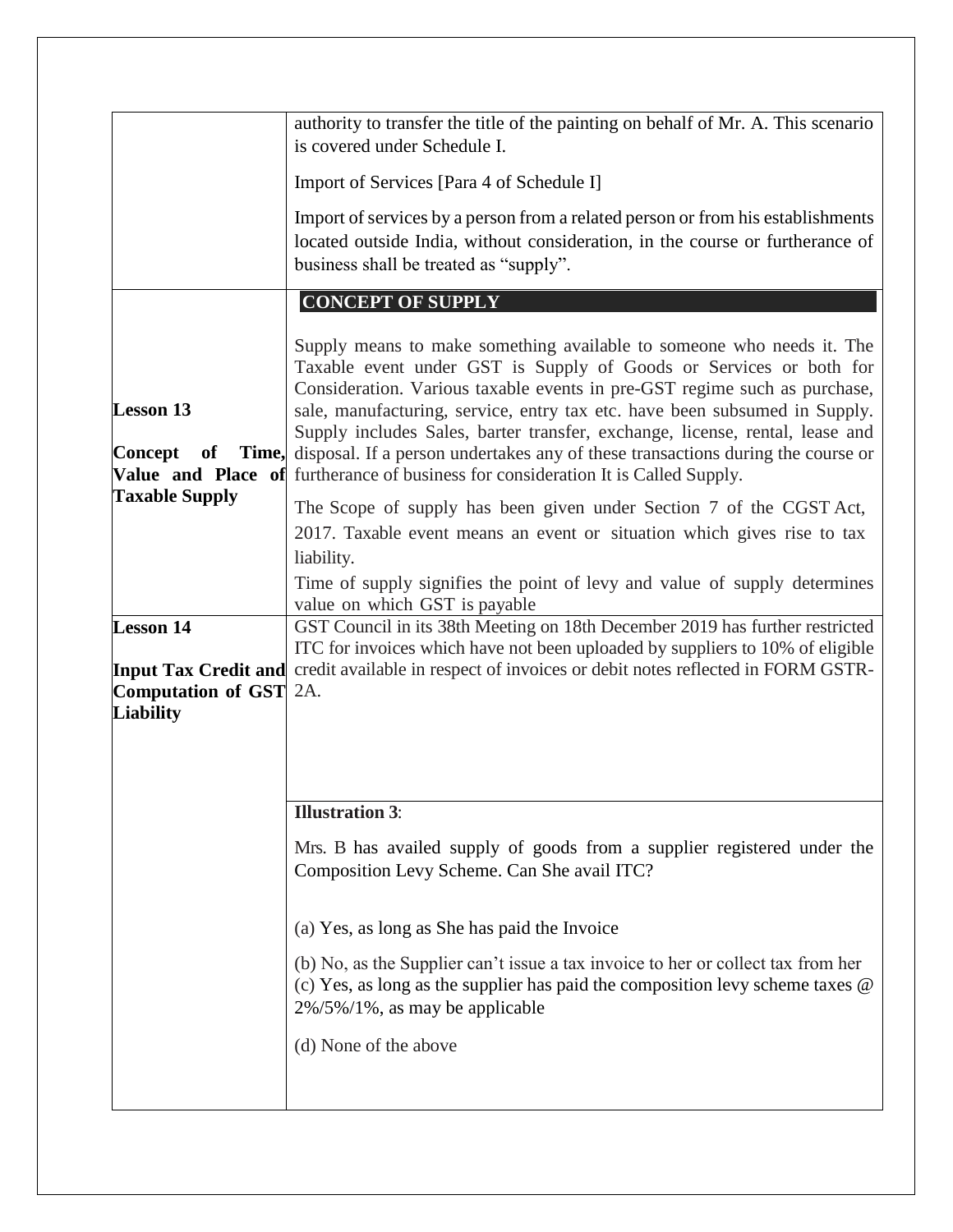|                                                                                               | <b>Answer:</b>                                                                                                                                                                                                                                                                                                                                                                                                                                                                                                                                                                                                                                                                                                                                               |
|-----------------------------------------------------------------------------------------------|--------------------------------------------------------------------------------------------------------------------------------------------------------------------------------------------------------------------------------------------------------------------------------------------------------------------------------------------------------------------------------------------------------------------------------------------------------------------------------------------------------------------------------------------------------------------------------------------------------------------------------------------------------------------------------------------------------------------------------------------------------------|
|                                                                                               | (b) No, as the Supplier can't issue a tax invoice to her or collect tax from her                                                                                                                                                                                                                                                                                                                                                                                                                                                                                                                                                                                                                                                                             |
|                                                                                               | <b>Illustration 4:</b>                                                                                                                                                                                                                                                                                                                                                                                                                                                                                                                                                                                                                                                                                                                                       |
|                                                                                               | XYZ Ltd. has its Head Office (HO) at Mumbai and branches across India. The<br>HO collects the Input Tax Credit on all purchases made and distributes it to all<br>the recipients (branches) under different heads, like CGST, SGST, UTGST,<br>example?                                                                                                                                                                                                                                                                                                                                                                                                                                                                                                       |
|                                                                                               | (a) Input Service Distributor                                                                                                                                                                                                                                                                                                                                                                                                                                                                                                                                                                                                                                                                                                                                |
|                                                                                               | (b) Taxable Entity<br>(c) Distinct Person                                                                                                                                                                                                                                                                                                                                                                                                                                                                                                                                                                                                                                                                                                                    |
|                                                                                               | (d) None of the above                                                                                                                                                                                                                                                                                                                                                                                                                                                                                                                                                                                                                                                                                                                                        |
|                                                                                               | <b>Answer:</b>                                                                                                                                                                                                                                                                                                                                                                                                                                                                                                                                                                                                                                                                                                                                               |
|                                                                                               | (a) Input Service Distributor                                                                                                                                                                                                                                                                                                                                                                                                                                                                                                                                                                                                                                                                                                                                |
| <b>Lesson 15</b><br><b>Procedural</b><br>Compliance<br>under<br>$\operatorname{\mathbf{GST}}$ | In any tax system, Registration is the most fundamental requirement for<br>identification of tax payers ensuring tax compliance in the economy.<br>Without registration, a person can neither collect tax from his customers<br>nor claim any input tax credit of tax paid by him. As India is moving towards<br>digitization, GST has provided an easy and simple way of payment of taxes<br>with three electronic ledgers namely E-cash Ledger, E-credit Ledger & E-<br>liability Ledger. A registered person is required to maintain proper accounts<br>and records and keep it at his registered principal place of business. To<br>facilitate digitisation, there is a facility to maintain accounts and other<br>records in electronic form under GST. |
|                                                                                               | Section 25(6A) Every registered person shall undergo authentication, or<br>furnish proof of possession of Aadhaar number, in such form and manner<br>and within such time as may be prescribed;                                                                                                                                                                                                                                                                                                                                                                                                                                                                                                                                                              |
|                                                                                               | Provided that if Aadhaar number is not assigned to the registered person, such<br>person shall be offered alternate and viable means of identification in such<br>manner as Government may, on the recommendations of the Council.<br>Prescribe:                                                                                                                                                                                                                                                                                                                                                                                                                                                                                                             |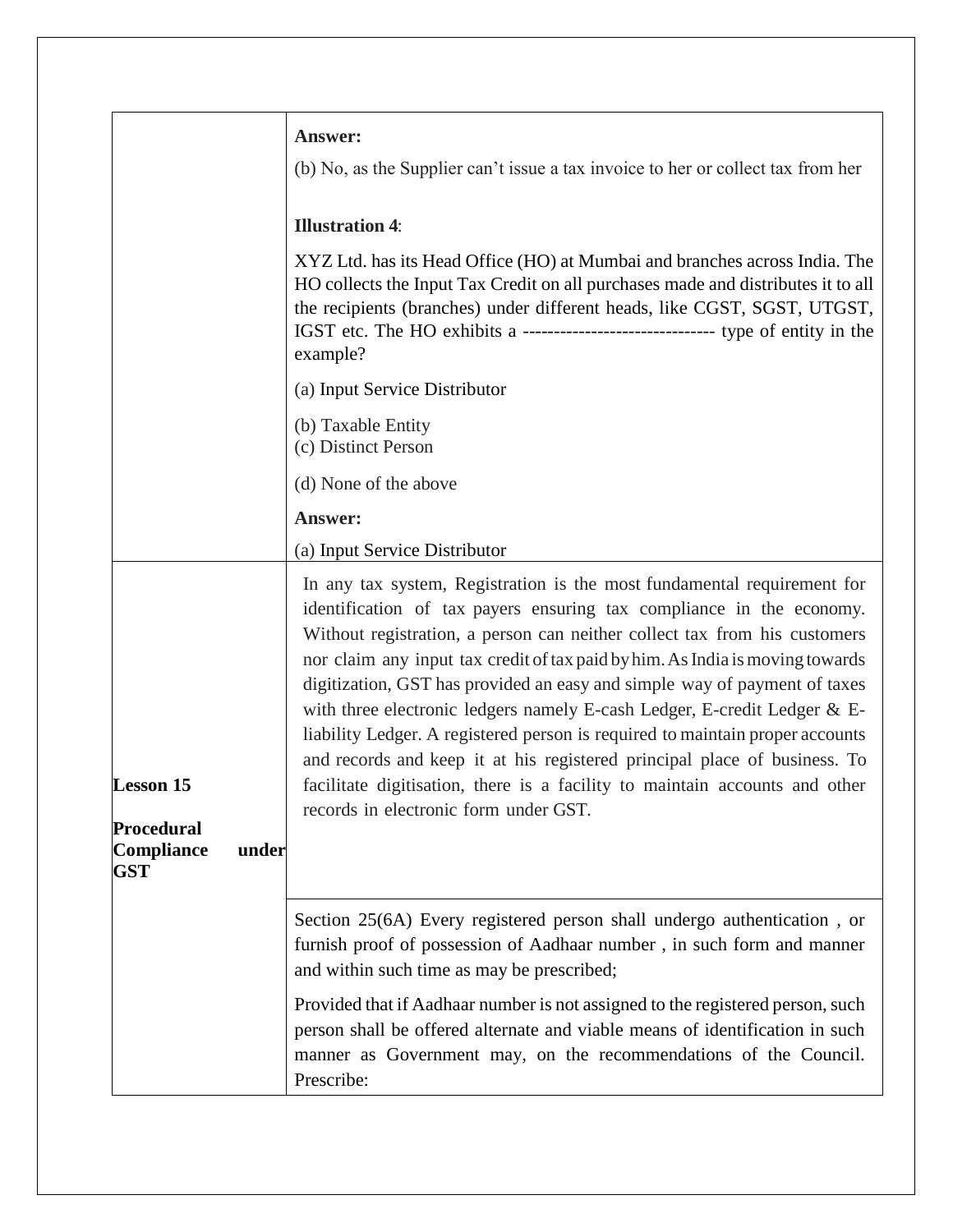Provided further that in case of failure to undergo authentication or furnish possession of Aadhaar number or furnish alternate and viable means of identification, registration allotted to such person shall be deemed to be invalid and the other provisions of the Act shall apply as if such person does not have registration. (Inserted vide Finance (No.2) Act,2019 wef date 01.01.2020)

Analysis: Every existing registered dealer shall have to get himself verified with help of Aadhaar number or by alternate viable means within specified time or it shall be deemed as if he does not have any registration.

Section 25(6B):- on and from the date of notification, every individual shall, in order to be eligible for grant of registration, undergo authentication, or furnish proof of possession of Aadhaar number, in such a manner, as the Government may , on the recommendation of the Council, specify in the said notification;

Provided that if Aadhaar is not assigned to such individual, such individual shall be offered alternate viable means of identification in such a manner, as the Government may, on the recommendation of the Council, in the said notification.(Notification No.18/2020-CT dt.23.03.2020 wef 01.04.2020)

**Analysis:-** For fresh registration every individual shall have to authenticate himself with Aadhaar number. In case Aadhaar number is not assigned to him, then the registration shall be Granted only after physical verification of the principle place of business in the presence of the said person, not later than 60 days from the date of application, and the verification report along with the other documents, including photographs, shall be uploaded in Form GST REG-30 on the Common portal within a period of 15 working days following the date of such verification.

Section 25(6C):- on and from the date of notification, every person, other than individual, shall, in order to be eligible for grant of registration, undergo authentication, or furnish proof of possession of Aadhaar number of Karta, Managing Director, whole Time Director, Trustees, authorised representative, authorised signatiory, and such other class of persons, in such a manner, as the Government may , on the recommendation of the Council, specify in the said notification;

Provided that where such person or class of persons have not been assigned Aadhaar Number , such person or class of persons shall be offered alternate viable means of identification in such a manner as the Government may, on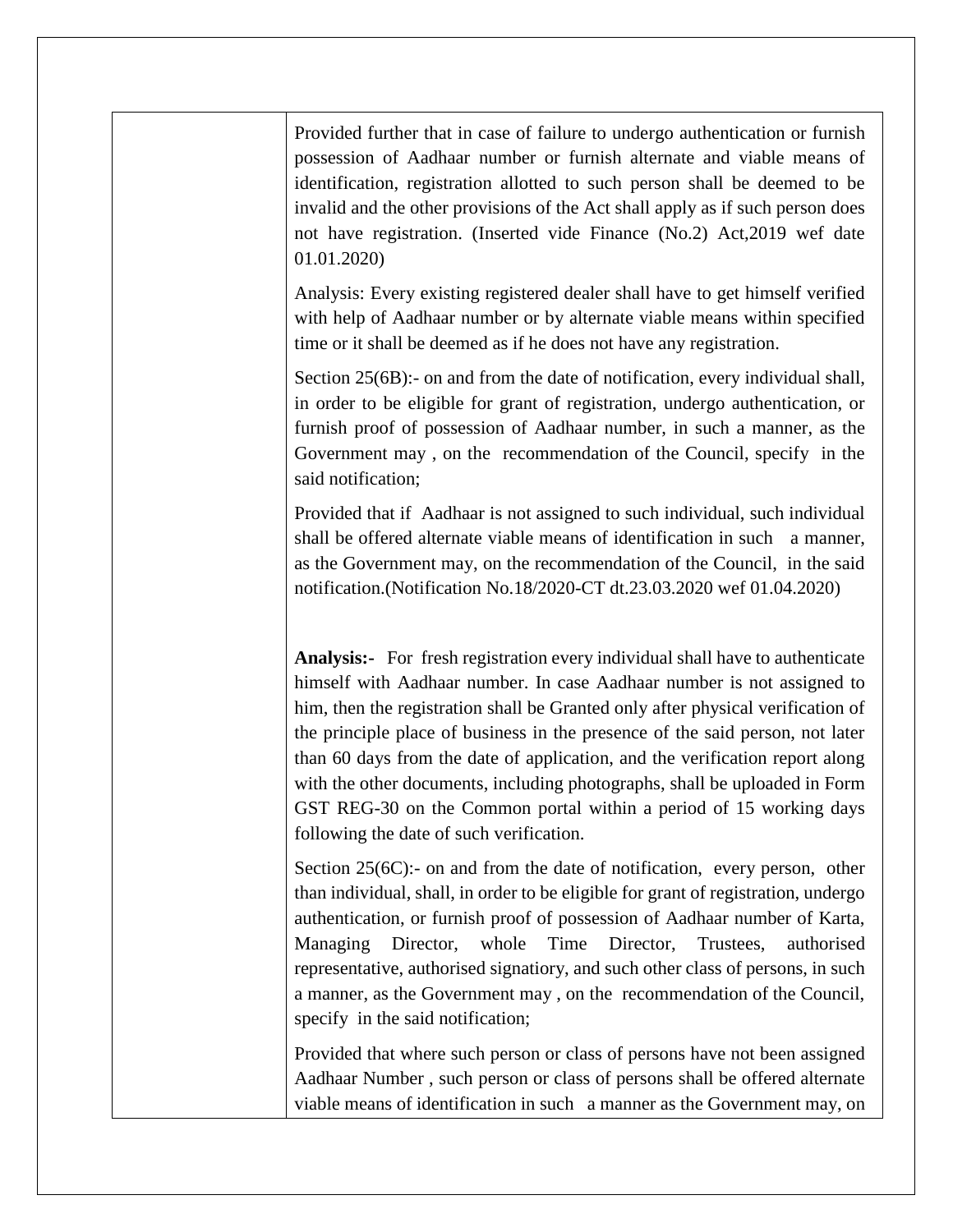the recommendation of the Council, in the said notification.(Notification No.19/2020-CT dt.23.03.2020 wef 01.04.2020)

Analysis;- In case of person other than individual such as Partnership firm, AOP, BOI, Company, Trust etc, for getting fresh registration authentication shall be done by Aadhaar Number of Partner, Authorised representative, Managing Director, Trustee etc. . In case Aadhaar number is not assigned to such person or class of persons, then the registration shall be Granted only after physical verification of the principle place of business in the presence of the said person, not later than 60 days from the date of application, and the verification report along with the other documents, including photographs, shall be uploaded in Form GST REG-30 on the Common portal within a period of 15 working days following the date of such verification.

Section 25(6D):- The Provisions of sub-section 6A and 6B or 6C shall not apply to such person or class of persons or any State or Union territory or Part thereof, as the Government may, on the recommendations of the Council, specify by notification. .(Notification No.17/2020-CT dt.23.03.2020 wef 01.04.2020)

Analysis:- Provisions of section 25(6B/6C) shall not be applicable to :

- a) A person who is not a citizen of India.
- b) Class of persons other than following class of persons

Individual, Authorised signatory of all types, Managing and Authorised partners, Karta of HUF

#### **E Invoicing**

**Electronic invoicing** is a system in which all Business to Business invoices are electronically uploaded and authenticated by the designated portal. Previously invoices generated by different software looked similar to humans, but computer system can't understand it fully though the business users can understand them.E-invoicing has done away with this shortcoming. GST einvoice is the introduction of the digital invoice for goods and services provided by the business firm generated at the government GST portal. The concept of GST e-invoice generation system is launched for reduction in GST evasion. Registered person whose Aggregate Turnover in a financial year exceeds Rs. 500 crores shall prepare electronic invoice and same will be mandatory from 1<sup>st</sup> October, 2020.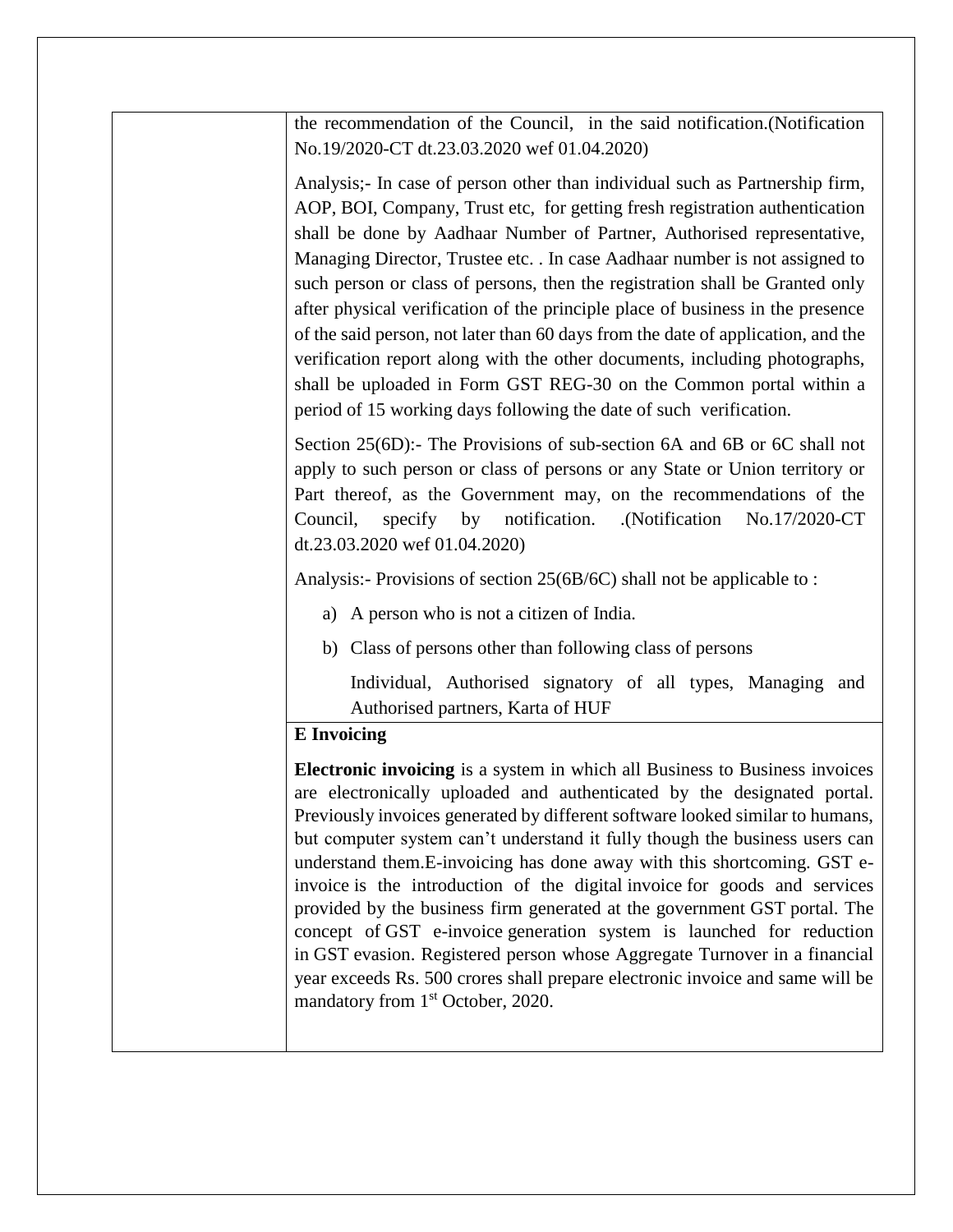|                                                | Provided that every registered person whose aggregate turnover during the<br>financial year 2018-2019 exceeds five crore rupees shall get his accounts<br>audited as specified under sub-section (5) of section 35 and he shall furnish a<br>copy of audited annual accounts and a reconciliation statement, duly certified,<br>in FORM GSTR-9C for the financial year 2018-2019, electronically through<br>the common portal either directly or through a Facilitation Centre notified by<br>the Commissioner. (inserted vide notification number 16/2020 dt 23.03.2020) |
|------------------------------------------------|---------------------------------------------------------------------------------------------------------------------------------------------------------------------------------------------------------------------------------------------------------------------------------------------------------------------------------------------------------------------------------------------------------------------------------------------------------------------------------------------------------------------------------------------------------------------------|
|                                                | E-way bill generation is blocked in respect of following:                                                                                                                                                                                                                                                                                                                                                                                                                                                                                                                 |
|                                                | In case of a composition supplier u/s 10 of CGST Act or a person<br>a)<br>availing the benefit of Presumptive levy scheme as per notification<br>number 02/2019, who does not file Statement in Form GST CMP08 for<br>two consecutive quarters.                                                                                                                                                                                                                                                                                                                           |
|                                                | b) A person other than a composition supplier who does not file GSTR 3B<br>for consecutive period of two months or who does not file GSTR-1 for<br>any 2 months or quarters as the case may be.                                                                                                                                                                                                                                                                                                                                                                           |
|                                                | <b>INTRODUCTION</b>                                                                                                                                                                                                                                                                                                                                                                                                                                                                                                                                                       |
| <b>Lesson 16</b>                               | In India we have adopted dual GST Model in which States and Union<br>Government impose tax simultaneously. Federal structure of the<br>Constitution is also retained under this model. To ensure seamless flow of<br>credit throughout the territory of India a link Act was necessary and<br>hence IGST Act, 2017 was passed. Compensation to states for the loss due<br>to introduction of GST is provided through an Act, GST (Compensation<br>to States) Act, 2017.                                                                                                   |
| <b>Basic Overview on</b><br>IGST, UTGST and    |                                                                                                                                                                                                                                                                                                                                                                                                                                                                                                                                                                           |
| <b>GST</b>                                     | MERGER OF DAMAN & DIU AND DADRA & NAGAR HAVELI                                                                                                                                                                                                                                                                                                                                                                                                                                                                                                                            |
| <b>Compensation</b><br>to<br><b>States Act</b> | On 3rd day of December, 2019 the Parliament passed the Dadra and Nagar<br>Haveli and Daman and Diu Bill, 2019 for the merger of the two UTs and the<br>appointed date of the said amendment was made effective from 26th January,<br>2020.<br>Upon Merger of Union Territories of Dadra and Nagar Haveli and Daman and<br>Diu, there arised a need to declare single State Code for Persons Registered                                                                                                                                                                    |
|                                                | under Goods and Service Tax Laws in the Union Territories.                                                                                                                                                                                                                                                                                                                                                                                                                                                                                                                |
|                                                | It was decided by the GST Council to give 26 as State Code 26 to the merged<br>Union Territory of Dadra and Nagar Haveli and Daman and Diu w.e.f. 1st<br>August, 2020.                                                                                                                                                                                                                                                                                                                                                                                                    |